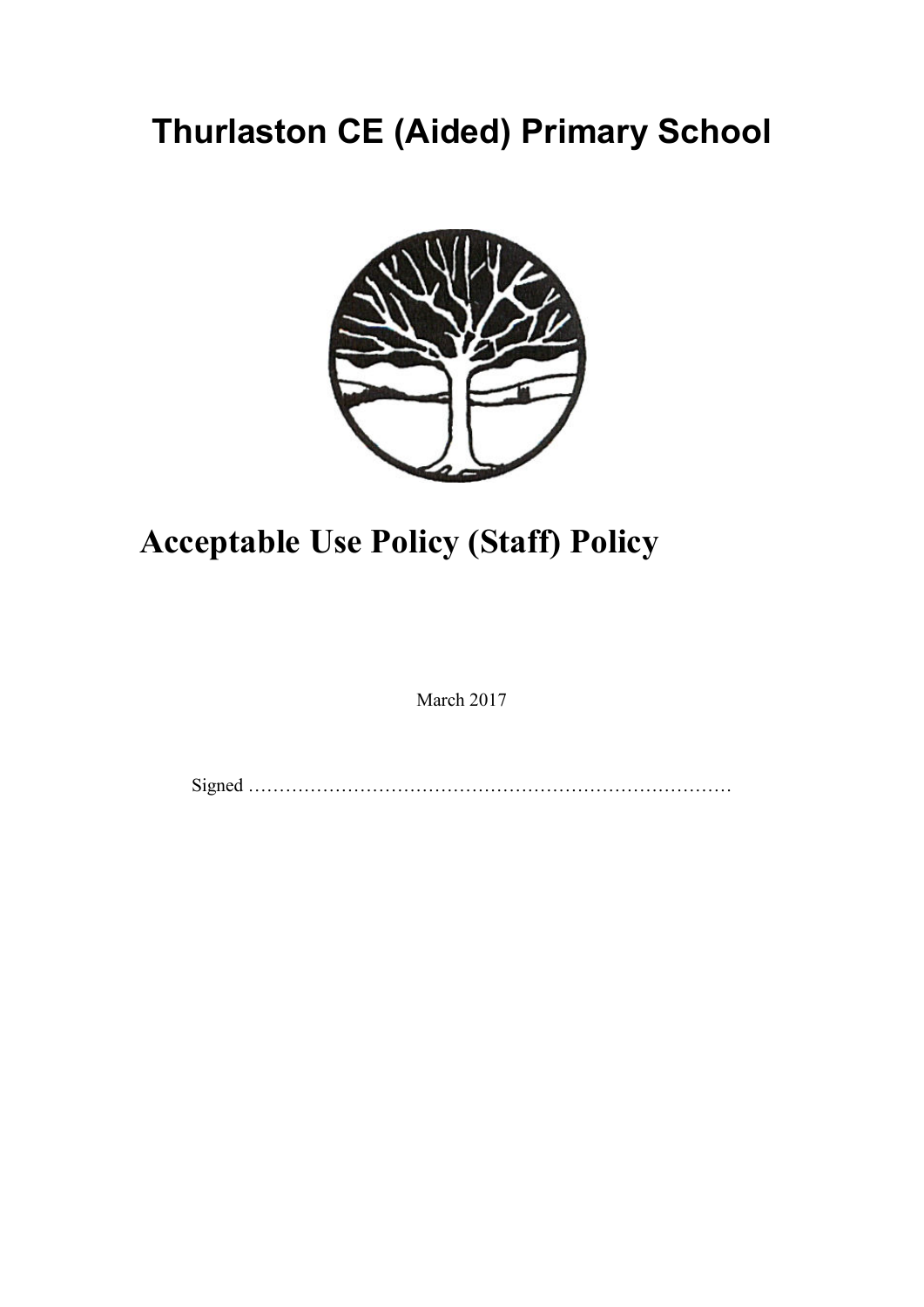## Staff and Volunteer Acceptable Use Policy *Teaching and Living the Christian Way of Life*

### **School Policy**

New technologies have become integral to the lives of children and young people in today's society, both within schools and in their lives outside school. The internet and other digital technologies are powerful tools, which open up new opportunities for everyone. These technologies can stimulate discussion and promote creativity, promoting effective learning. They also bring opportunities for staff to be more creative and productive in their work.

#### **This Acceptable Use Policy is intended to ensure:**

- that staff and volunteers will be safe and responsible users of the internet and other digital technologies.
- that school ICT systems and users are protected from accidental or deliberate misuse.

The school will try to ensure that staff and volunteers will have good access to ICT to enhance their work and improve opportunities for learners and will, in return, expect staff and volunteers to agree to be responsible users.

### **Acceptable Use Policy Agreement**

I understand that I must use school ICT systems in a responsible way, to minimise the risk to my safety or to the safety and security of the ICT systems and other users. I will, where possible, educate the young people in my care in the safe use of ICT and embed e-safety in my work with young people.

#### **For my professional and personal safety:**

- I understand that the school will monitor my use of its ICT systems including email and other digital communications technologies.
- I understand that this agreement also apply to use of school ICT systems out of school (eg laptops, email, VLE etc).
- I understand that the school ICT systems are primarily intended for educational use and that I will only use the systems for personal or recreational use within the policies and rules set down by the school.
- I will keep my usernames and passwords private and will not try to use anyone else's username and password.
- I will immediately report any illegal, inappropriate or harmful material or incident, to the appropriate person in school.

#### **I will be professional in my communications and actions when using school ICT systems:**

- I will not access, copy, delete or otherwise alter any other user's files, without their permission.
- I will communicate with others in a professional manner.
- I will ensure that when I take or publish images of pupils or parents/colleagues, I will do so with their permission and in accordance with the school's policy. I will not use my personal equipment to record these images, unless I have permission to do so. Where these images are published (eg on the school website / VLE) it will not be possible to identify pupils by name, or other personal information.
- I will only use chat and social networking sites in school in accordance with school policy.
- I will only communicate with pupils and parents / carers using official school systems and in a professional manner. I will not share any personal information with a pupil (including personal phone numbers or email address). Nor will I request or respond to any personal information from a young person unless it is appropriate as part of my professional role.
- I will not engage in any on-line activity that may compromise my professional responsibilities.